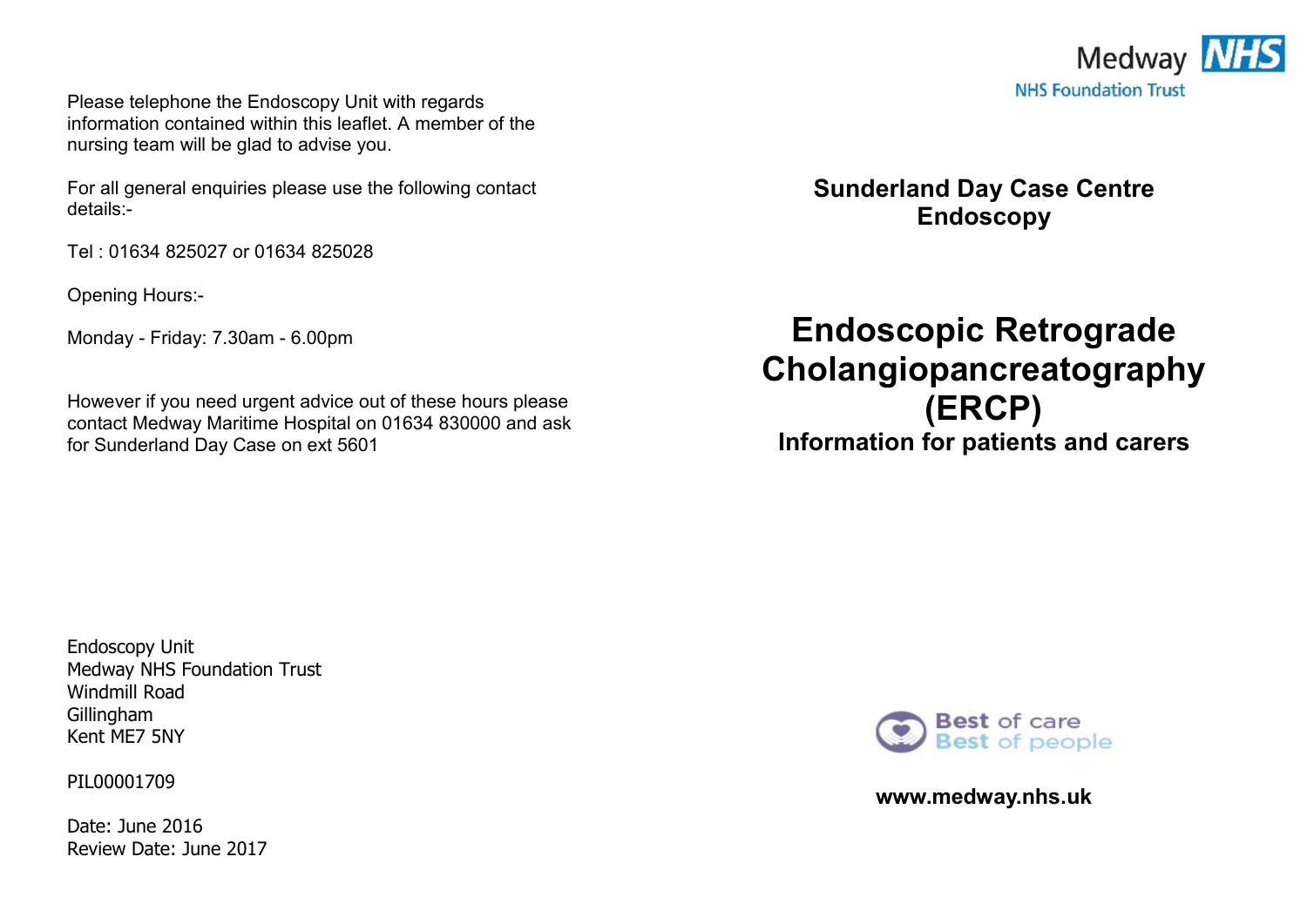# **Checklist**

# **Things to remember before your procedure**

- Read the booklet carefully.
- Fill in the questionnaire and return it in the pre -paid envelope.
- Note appointment date in your diary.
- Nothing to eat for 6 hours before your test. You may however drink water until 2 hours prior to your appointment.
- Please bring a list of medication you are currently taking.
- Transport arrangements made if you are having sedation.

If you wish to discuss any areas of concern, or need more information, in particular to get advice on medication, please contact the Endoscopy Unit on the following telephone number:

> **Telephone Number: 01634 825027/5028**

## **General Points To Remember**

- If you cannot keep your appointment please notify the department as soon as possible.
- It is our aim for you to be seen and investigated as soon as possible after your arrival. However, the department is sometimes very busy and your procedure may be delayed. Emergency patients will obviously be given priority over less urgent cases.
- The hospital cannot accept any responsibility for loss or damage to personal property when on these premises.
- If you are having sedation, please arrange for a responsible adult to collect you and stay with you overnight.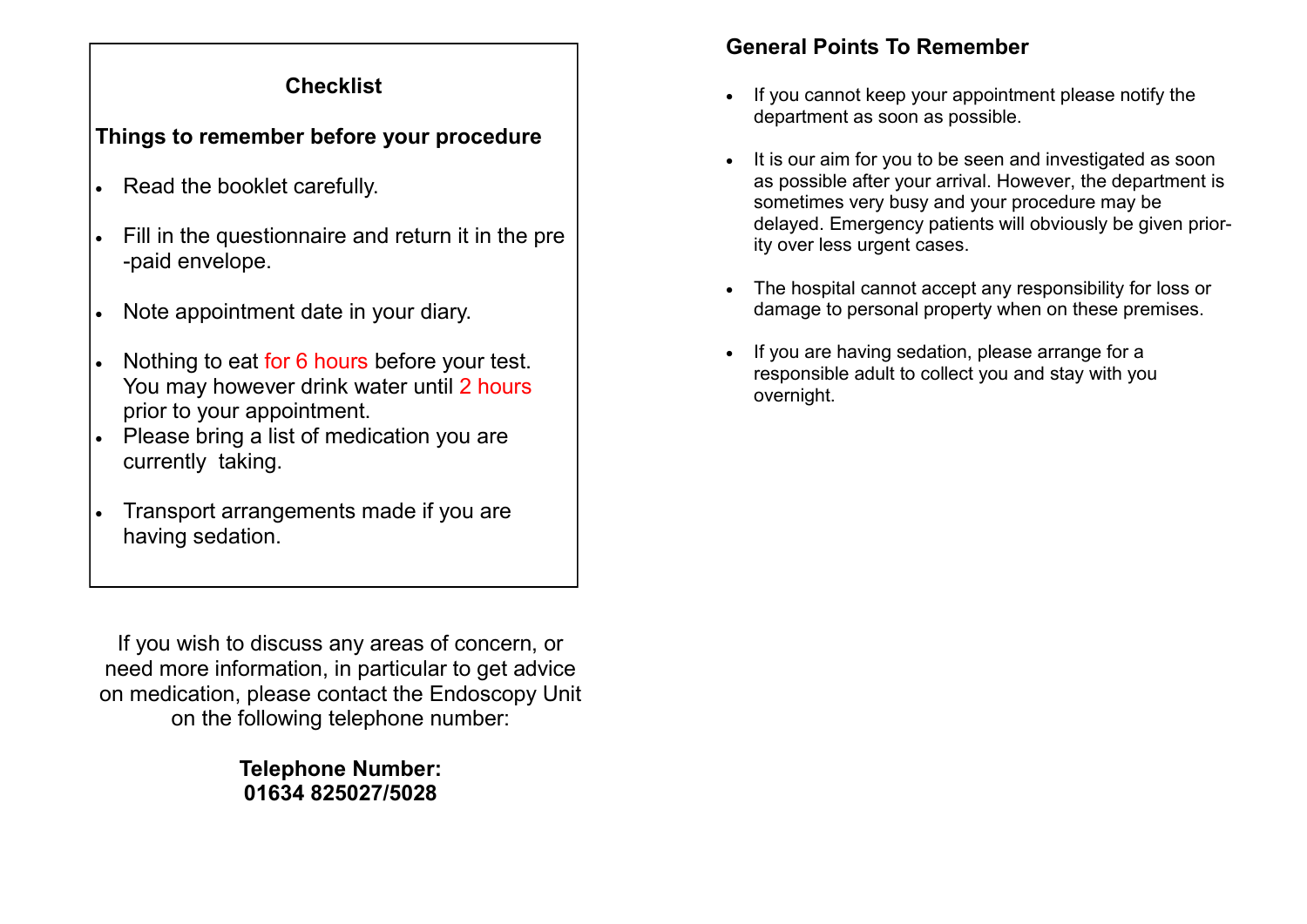## **During the procedure**

You will be asked to remove any false teeth, spectacles or contact lenses. A nurse will stay with you throughout. A mouth guard will be placed between your teeth in order to protect you teeth or gums during the procedure. You will be given an injection in order to make you relaxed but you will not be completely asleep for this procedure. The doctor may put a peg on your finger to monitor your pulse and the amount of oxygen through a tube which will be placed around your face. When you become sleepy the doctor will pass the tube through your mouth and stomach into the duodenum.

The procedure may take anything from a few minutes to more than one hour.

#### **After the procedure**

After the procedure you will rest in the endoscopy suite. The nurses will monitor your pulse and blood pressure. The amount of time they will do this for depends on the procedures that have been carried out.

Once the nurses are satisfied that you have recovered completely from the procedure, they will stop doing the monitoring.

Following sedation it is essential that you do not drive or operate machinery for at least 24 Hours.

Anyone going home on the day of the ERCP should have somebody to take them home and to look after them overnight. If, when you get home, there are any concerns at all you should contact the hospital on one of the contact numbers on this leaflet.

# **What is an ERCP?**

ERCP stands for endoscopic retrograde

cholangiopancreatogram. This is a procedure which allows clinicians to examine the tubes that drain bile from the liver into the bowel. The procedure may be diagnostic or therapeutic.

ERCP gives information about the bile ducts and the pancreatic ducts. It may show, for example, narrowing, onstruction or gall stones. Diagnostic ERCP may not show the precise nature of the obstruction. Sometimes a biopsy or brushings are taken.

# **Therapeutic ERCP**

In a therapeutic ERCP, the endoscopist will undertake minor operations such as sphincterotomy, stent insertion or stone removal. Sphincterotomy involves a small cut at the lower end of the bile duct. ERCP is usually carried out under sedation: this means you will be relaxed but not completely asleep. You must not drive and you will need someone to take you home and be with you. ERCP is unsuccessful in about 5% of cases. They may be for a variety of reasons; you may be asked to return for a further attempt.

#### **The Procedure**

A flexible tube (an endoscope), about the thickness of your little finger, is passes down through the mouth, down the gullet, through the stomach and into the duodenum. Through the endoscope, the endoscopist will pass small tubes through which dye can be injected in to the duct. Other tubes can be inserted to make the cuts or remove the stones required.